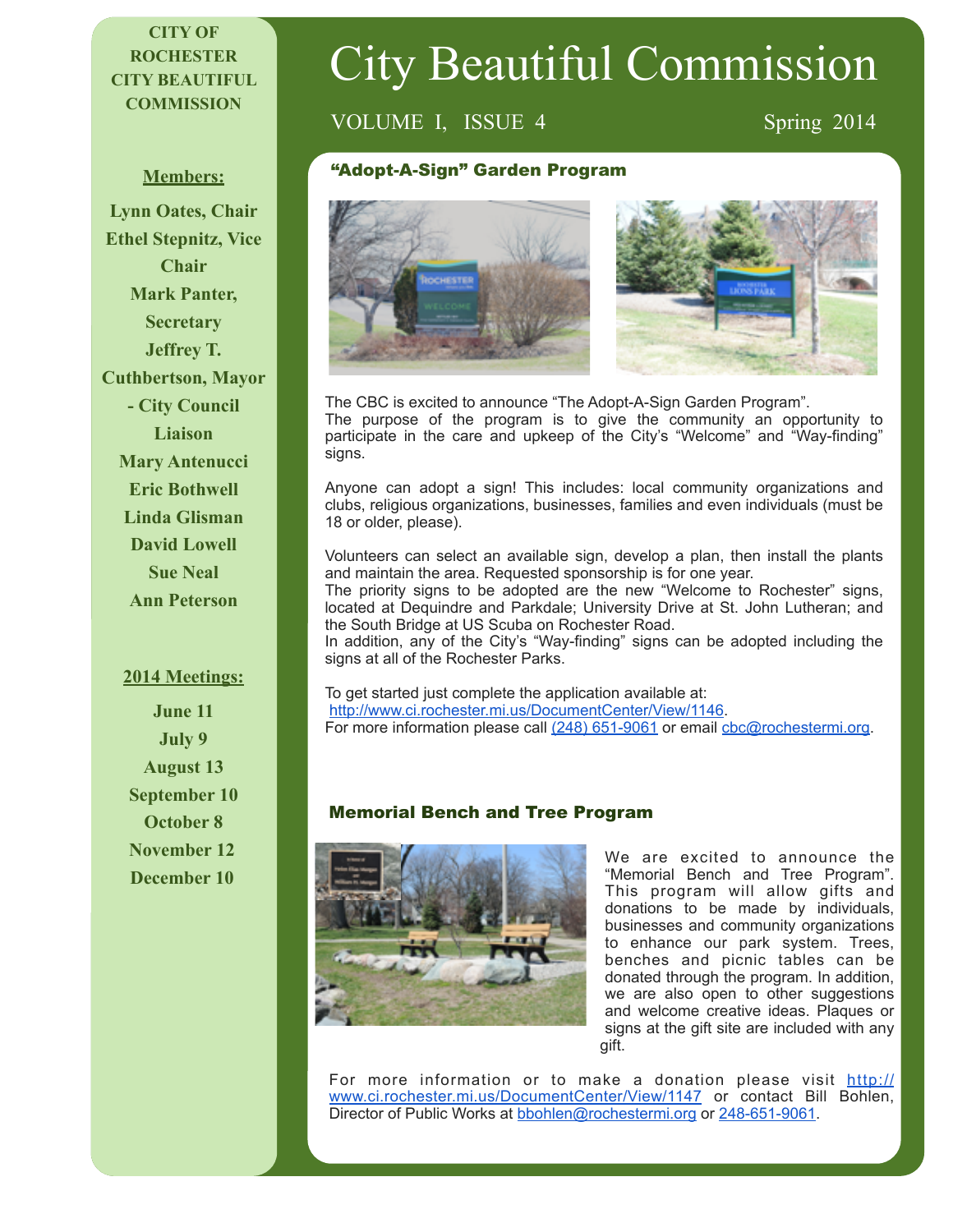#### Rochester Named "Tree City, USA"



*Photograph courtesy of Eric Bothwell*

The Arbor Day Foundation recently announced that the city of Rochester was named a Tree City USA community for its commitment to urban forestry.

It is the first time Rochester has earned this national honor from the Arbor Day Foundation, the nation's largest nonprofit organization dedicated to planting trees.

Rochester achieved the Tree City USA status by meeting four core standards of sound urban forestry management: maintaining a tree board or department, having a community tree ordinance, spending at least \$2 per capita on urban forestry and celebrating Arbor Day.

Ethel Stepnitz of the Rochester City Beautiful Commission presented Mayor Jeffrey Cuthbertson with the Tree City USA plaque at the April 14th City Council meeting.

#### Mark Olin Recognized with "Good Neighbor Award"



The CBC recently announced the winner of the first quarter Good Neighbor Award is Rochester resident Mark Olin.

The Good Neighbor Award program was created by the CBC to allow residents of Rochester to nominate an adult or youth for their good neighbor work. The award recognizes the ongoing efforts of Rochester residents who are making exceptional contributions to improve the quality of life in their neighborhood. The program is designed to honor those who make a difference in our community without seeking or receiving recognition for their service.

Mark was nominated on behalf of his efforts helping his neighbors with snow removal. According to the nomination, "Mark is a very kind and generous neighbor to many of us, who live on Griggs St. He is the first person on the block to offer a helping hand no matter what the problem,

but especially during the snowy seasons. Mark will wake up early in the morning to plow the sidewalks for everyone living on his side of the street. If you are lucky to be his friend he will also, plow your entire driveway. Especially, during the major snow storms, he will make sure to come by for a second or third time to make sure the path is cleared, so that you are able to exit your driveway."

The Rochester City Beautiful Commission was proud to present Mark with the award at the February 24th City Council meeting.

If you know someone who goes the extra mile to keep our city beautiful or helps a neighbor in need and feel this person deserves to be recognized for their contribution to the community, then fill out a nomination form and turn it in, it's that easy! Our city is beautiful because of the many good neighbors who continually go above and beyond! It is time to recognize those who make every day in Rochester a more beautiful day.

Those selected will be recognized quarterly at a City Council meeting. If you would like more information please contact Mark Panter, City Beautiful Commission Secretary at [markpanter1@gmail.com](mailto:markpanter1@gmail.com) or 248-651-0515 or visit [www.rochestermi.org/cbc](http://www.rochestermi.org/cbc) for a Good Neighbor Award nomination form